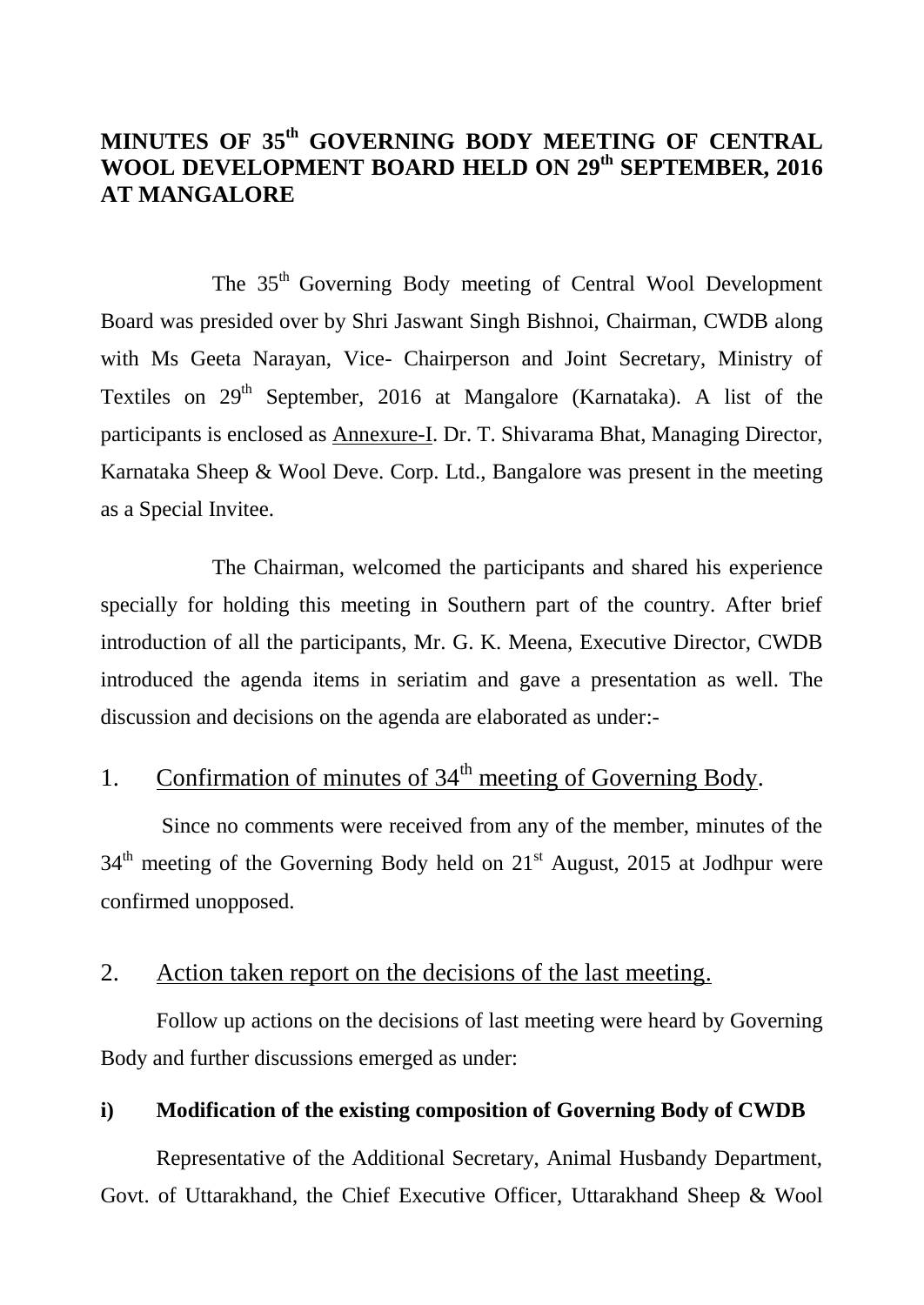Development Board, Dehradun informed that their organization is dealing with sheep and wool related issue in their State and also implementing the schemes of the CWDB. Almost all the meetings called by the MOT/CWDB including Governing Body is represents by Uttarakhand Sheep & Wool Development Board and requested to replace his organization as a member of the Governing Body of CWDB in place of Addl. Secretary, Animal Husbandry Deptt., Uttarakhand.

Himachal Pradesh State Wool Procurment & Marketing Fed. Ltd., Govt. of H.P. also informed to include their Chairman as non-official member of CWDB, if possible otherwise replace the Chairman in place of their Chief Executive Officer to represent their State in Governing Body of CWDB.

The Jt. Secretary, MOT suggested both to submit the poposal in writing for change in nomination in the Governing Body of CWDB. It was also suggested to include the MD, Karnataka Sheep & Wool Development Corporation Ltd., Bangalore as a member of the Governing Body of CWDB looking at increase in sheep population and wool production in Karnataka State.

#### **ii) Merger of Sheep Breeders Insurance with its core scheme :**

The Sheep Breeders Insurance Scheme is merged with its core insurance scheme and now will be implement through NSDL in the country. The Board requested the State Govts. to provide data of sheep breeders having Aadhar no., Bank details, sheep flock size alongwith the name of the nodal officer etc. The Board has got response from only 2/3 States. CEO, Uttarakhand Sheep & Wool Board informed that they have uploaded such information on their official website.

# **iii) R&D project of IIT, Delhi for development of indigenous sheep shearing machines through local vendor:**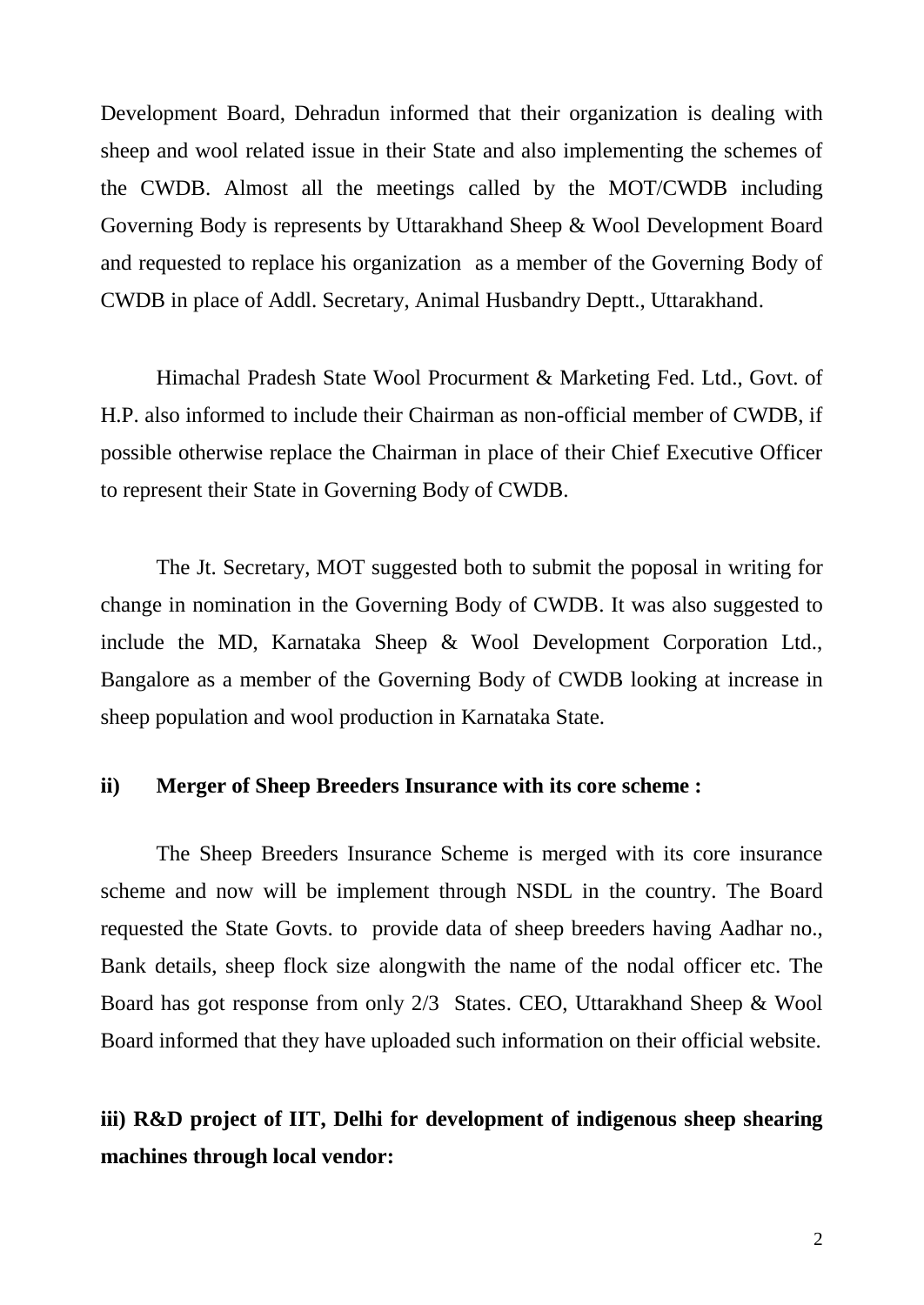ED,CWDB informed that Board has sanctioned a R&D project to IIT, Delhi to develop indigenous sheep shearing machine and field trails are to be conducted. During discussion, the VC, CWDB directed to complete field trial of newly developed devices by IIT, Delhi at the earliest possible.

# **iv) Status of sheep shearing machines which were provided by CWDB in previous Plans to re-use these old machines for benefit of shepherds.**

It was decided that the combs and cutters to be developed by IIT, Delhi with the help of local vender would be used for these old sheep shearing machines in all States as most of them lying idle in absence of these spare parts.

#### **v) Reimbursement of Medical claim bills of Shri Sumer Singh, DMM, CWDB.**

The Chairman, CWDB desired that such type of matter settle on urgent priority basis. The Joint Secretary, MOT give assurance to resolve the matter on priority basis.

## 3. Discussion on Annual Plan 2016-17 and progress made by the Board during current financial year till date.

ED, CWDB presented the progress made till date during current FY and stated that MOT has allocated total Plan Fund of Rs. 29 Crore to implement different schemes of Board and released Rs. 6.086 crore as first installment under Annual Plan 2016-17. Out of it, the Board has utilized Rs. 3.71 crore under Plan fund up to  $22<sup>nd</sup>$  Sept., 2016. During discussion, it was suggested to utilize the allocated funds properly in time bound manner.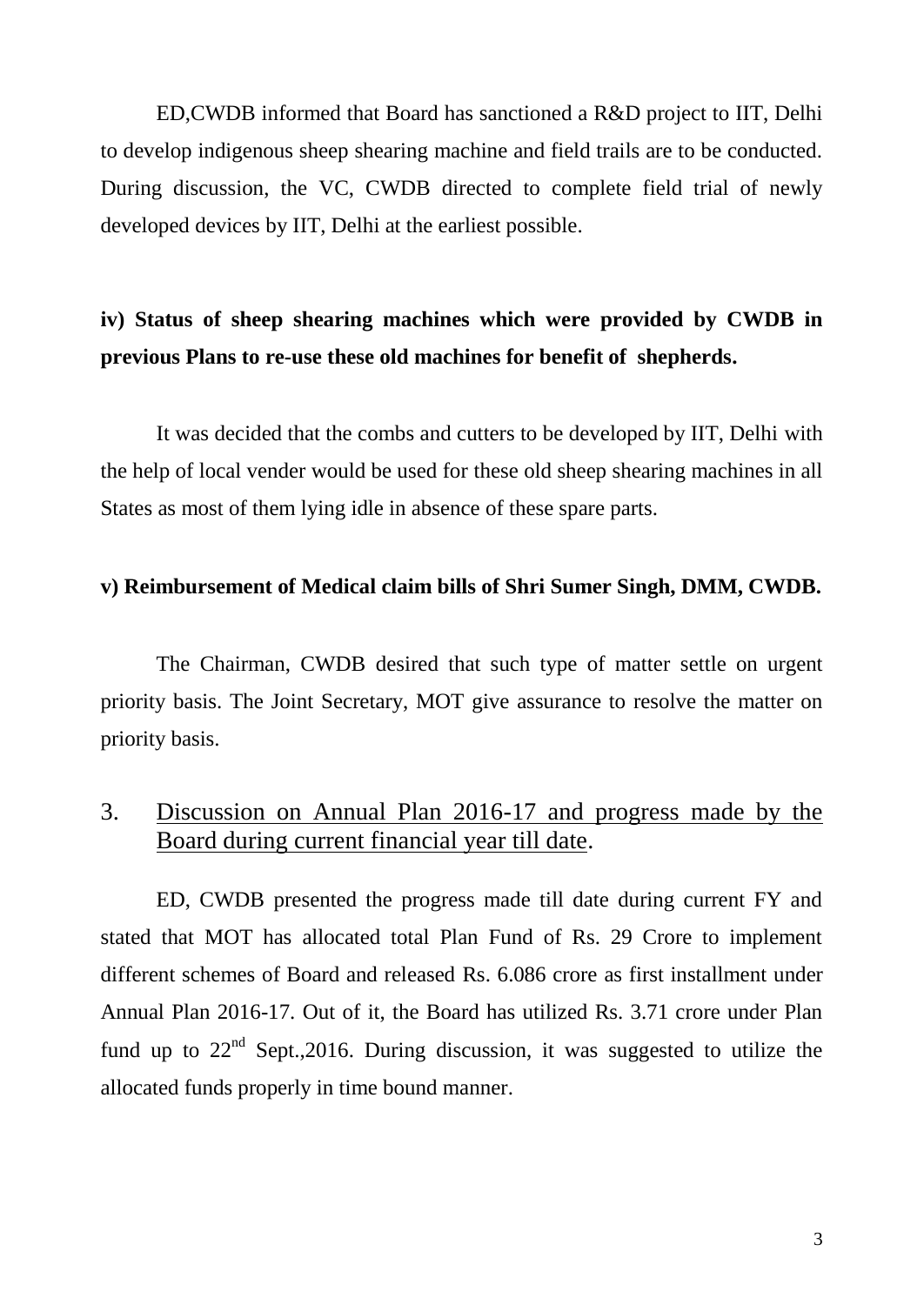4. To note decisions of the  $46^{\text{th}}$ ,  $47^{\text{th}}$  and  $48^{\text{th}}$  meetings of the Executive Committee of the CWDB held on 20-01-2016, 13-02- 2016 and 23-08-2016, respectively.

The Governing Body noted the decisions of the  $46<sup>th</sup>$ ,  $47<sup>th</sup>$  and  $48<sup>th</sup>$  meetings of Executive Committee of CWDB that were held on 20-01-2016, 13-02-2016 and 23-08-2016, respectively.

# 5. To apprise physical and financial achievements under implementation of Annual Plan 2015-16 and approve Annual Report and Audited Accounts of the Board for the year 2015-16.

Ed, CWDB placed the achievements made during 2015-16 and stated that, MOT had released Rs. 17.66 Crore under Plan Fund for implementation of different schemes of Wool Sector during Annual Plan 2015-16 and against this financial target the Board has utilized Rs. 15.66 crore.

After detailed discussion, the Governing Body approved the Annual Report and Audited Accounts of the CWDB for the year 2015-16 along with physical and financial targets and achievements.

# 6. To note the initiatives to be taken for future plan with respect to Wool Sector Schemes.

The MOT has organized a meeting with representatives of all wool producing State Governments on 23<sup>rd</sup> August, 016 at New Delhi to identify initiatives for the next Plan as well as to formulate new schemes along with requirement of funds for next seven years for development of Wool Sector and related matters.

In the meeting the State representatives made power point presentations individually regarding the status of sheep and wool sector in their respective States, shared their experiences and submitted requirement of funds for next three years from the MOT for the development of Wool Sector. Accordingly, several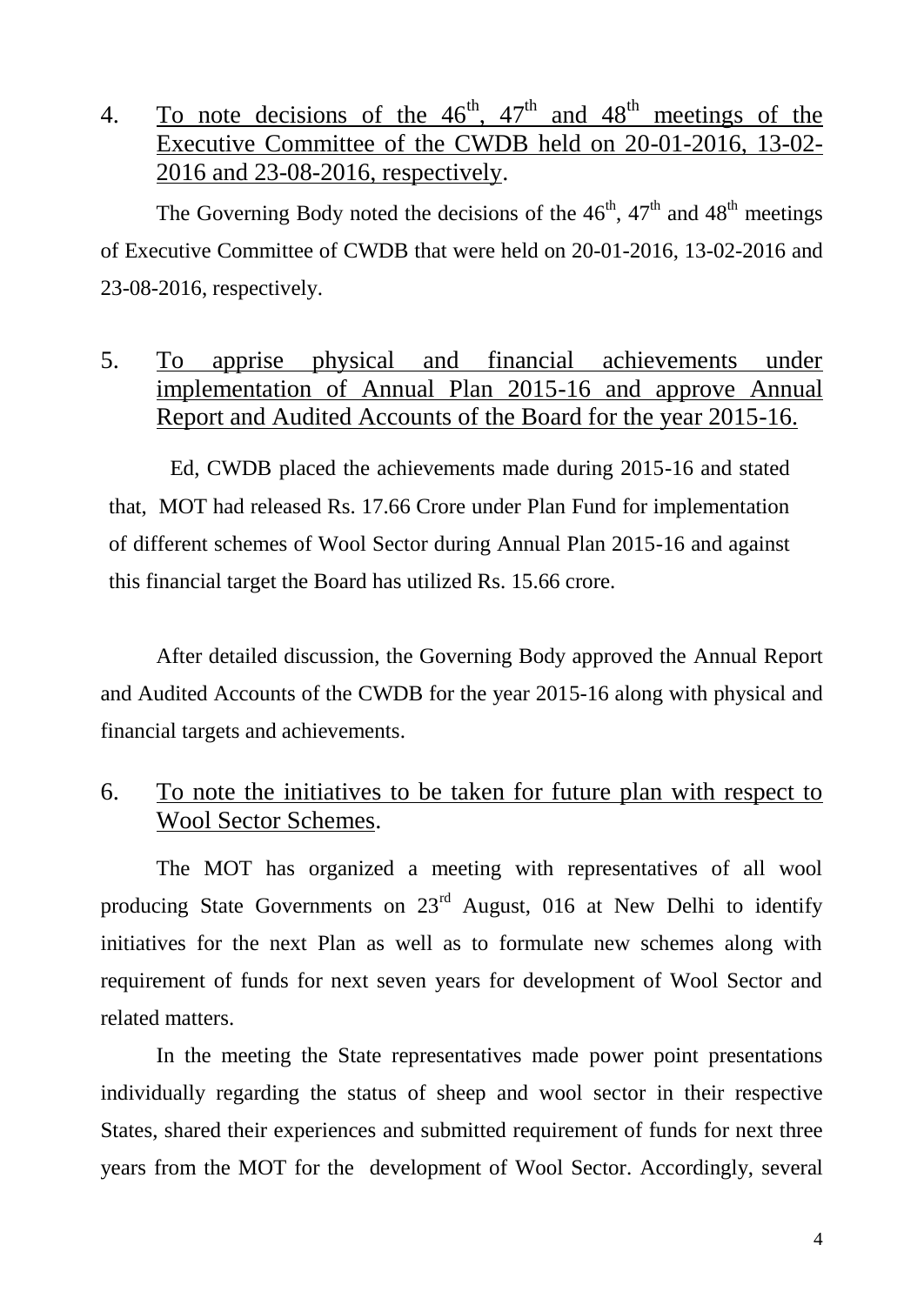requirements by the State Governments were flagged for development of new interventions in the Wool Sector.

On the basis of above deliberation/views of all wool producing State Governments, the CWDB is preparing detailed schemes by modifying/enhancing the existing components under different  $12<sup>th</sup>$  Plan schemes along with physical and financial targets for next three years with tentative budget allocation of Rs. 54.60 crore.

The Governing Body noted the initiatives being taken by the CWDB and MOT for implementation of modified schemes in next 3 years for development of Wool Sector.

The meeting ended with vote of thanks to the Chair.

\*\*\*\*\*\*